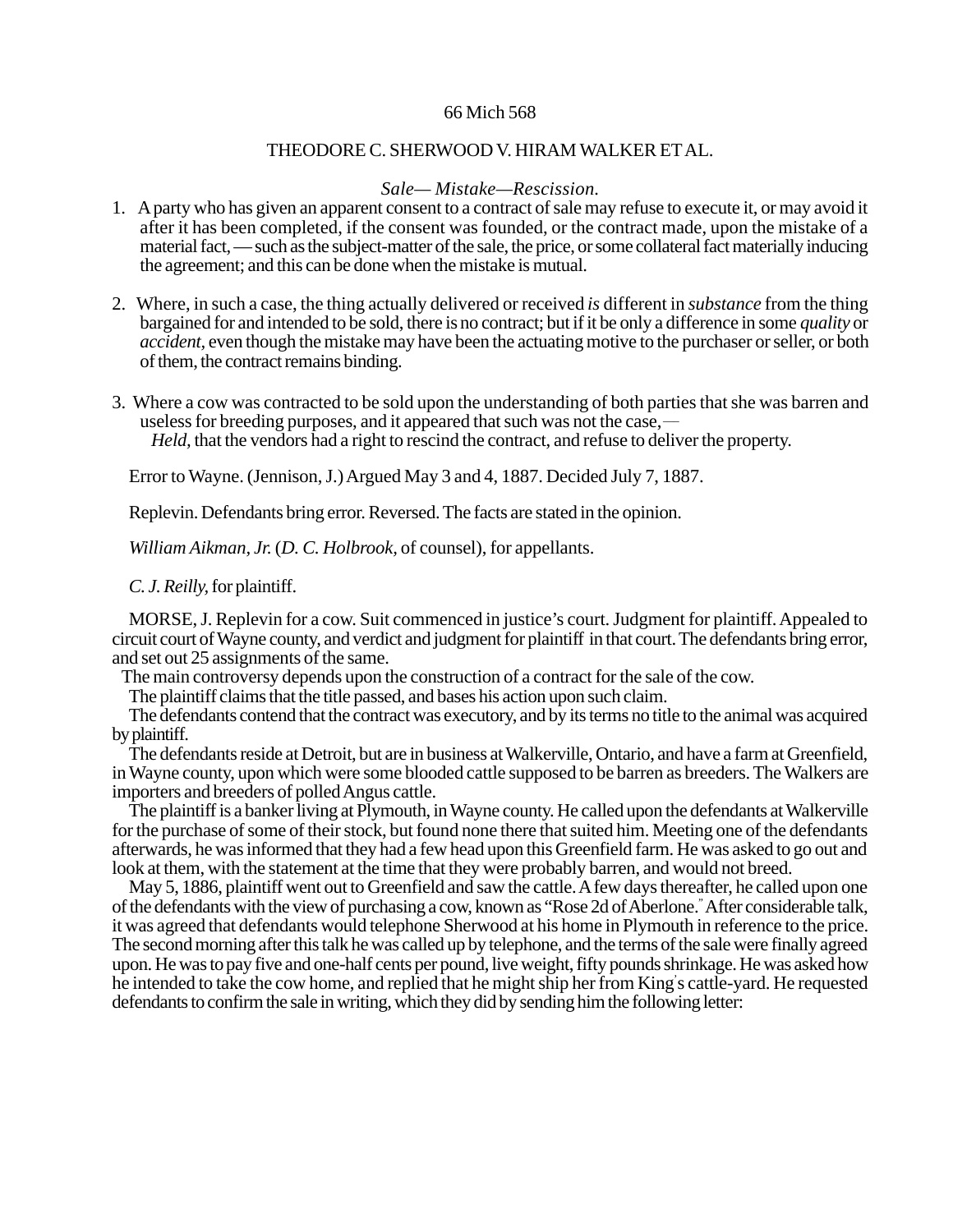"WALKERVILLE, May 15, 1886.

" T. C. SHERWOOD,

"President, etc.,-

*"Dear Sir:* We confirm sale to you of the cow Rose 2d of Aberlone, lot 56 of our catalogue, at five and a half cents per pound, less fifty pounds shrink. We inclose herewith order on Mr. Graham for the cow. You might leave check with him, or mail to us here, as you prefer.

# "Yours truly,

# "HIRAM WALKER & SONS."

The order upon Graham inclosed in the letter read as follows:

### "WALKERVILLE, May 15, 1886.

*"George Graham:* You will please deliver at King's cattle-yard to Mr. T. C. Sherwood, Plymouth, the cow Rose 2d of Aberlone, lot 56 of our catalogue. Send halter with cow, and have her weighed.

"Yours truly,

# "HIRAM WALKER & SONS."

On the twenty-first of the same month the plaintiff went to defendants' farm at Greenfield, and presented the order and letter to Graham, who informed him that the defendants had instructed him not to deliver the cow. Soon after, the plaintiff tendered to Hiram Walker, one of the defendants, \$80, and demanded the cow. Walker refused to take the money or deliver the cow. The plaintiff then instituted this suit.

After he had secured possession of the cow under the writ of replevin, the plaintiff caused her to be weighed by the constable who served the writ, at a place other than King's cattle-yard. She weighed 1,420 pounds.

When the plaintiff, upon the trial in the circuit court, had submitted his proofs showing the above transaction, defendants moved to strike out and exclude the testimony from the cause, for the reason that it was irrelevant, and did not tend to show that the title to the cow passed, and that it showed that the contract of sale was merely executory. The court refused the motion, and an exception was taken.

The defendants then introduced evidence tending to show that at the time of the alleged sale it was believed by both the plaintiff and themselves that the cow was barren and would not breed; that she cost \$850, and if not barren would be worth from \$750 to \$1,000 ; that after the date of the letter, and the order to Graham, the defendants were informed by said Graham that in his judgment the cow was with calf, and therefore they instructed him not to deliver her to plaintiff, and on the twentieth of May, 1886, telegraphed to the plaintiff what Graham thought about the cow being with calf, and that consequently they could not sell her. The cow had a calf in the month of October following.

On the nineteenth of May, the plaintiff wrote Graham as follows:

### "PLYMOUTH, May 19, 1886.

" MR. GEORGE GRAHAM**,**

"Greenfield.—

"*Dear Sir*:I have bought Rose or Lucy from Mr. Walker, and will be there for her Friday morning, nine or ten o'clock. Do not water her in the morning.

"Yours, etc.,

# " T. C. SHERWOOD."

Plaintiff explained the mention of the two cows in this letter by testifying that, when he wrote this letter, the order and letter of defendants were at his house, and, writing in a hurry, and being uncertain as to the name of the cow, and not wishing his cow watered, he thought it would do no harm to name them both, as his bill of sale would show which one he had purchased. Plaintiff also testified that he asked defendants to give him a price on the balance of their herd at Greenfield, as a friend thought of buying some, and received a letter dated May 17, 1886, in which they named the price of five cattle, including Lucy at \$90, and Rose 2d at \$80. When he received the letter he called defendants up by telephone, and asked them why they put Rose 2d in the list, as he had already purchased her. They replied that they knew he had, but thought it would make no difference if plaintiff and his friend concluded to take the whole herd.

The foregoing is the substance of all the testimony in the case.

The circuit judge instructed the jury that if they believed the defendants, when they sent the order and letter to plaintiff, meant to pass the title to the cow, and that the cow was intended to be delivered to plaintiff, it did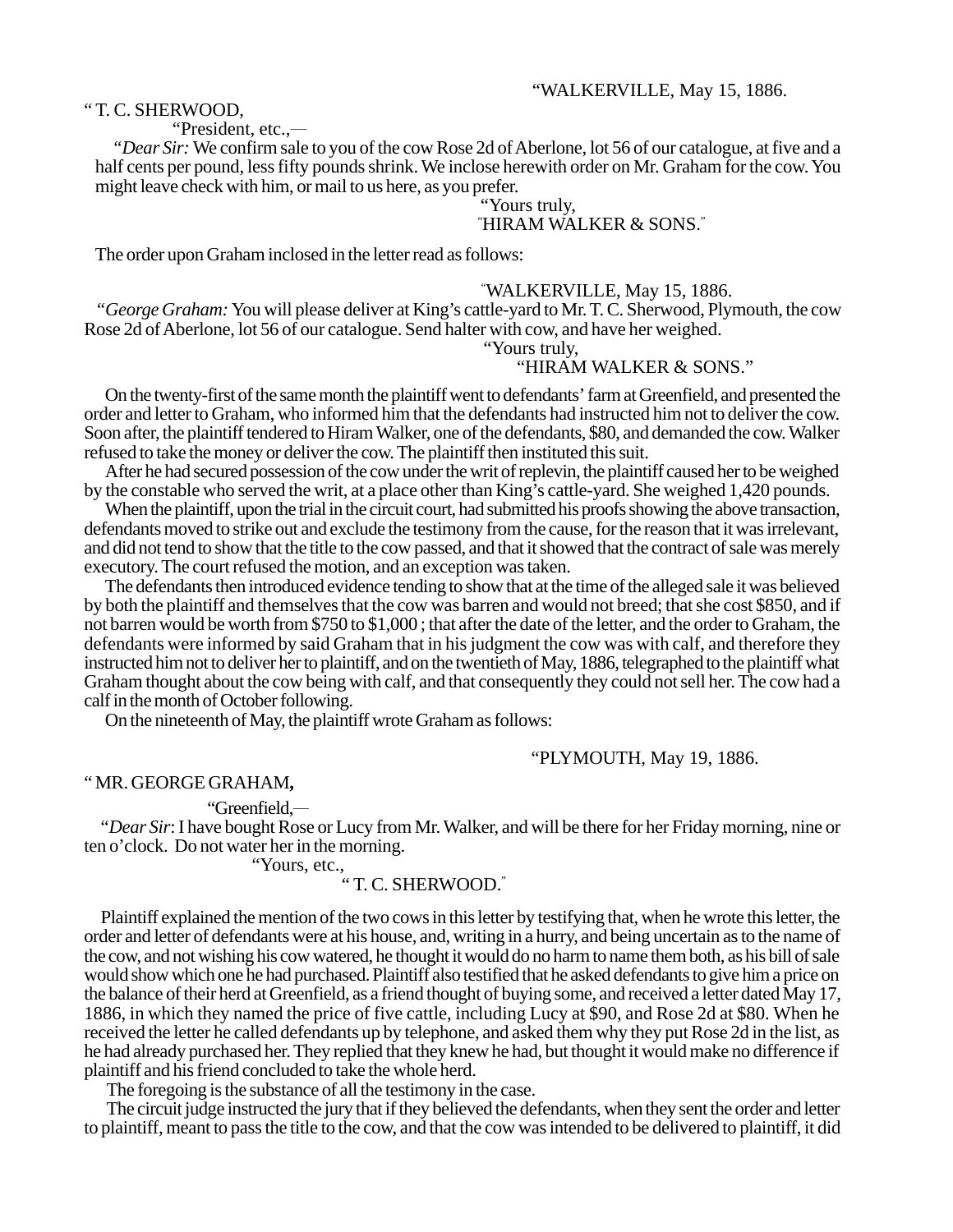not matter whether the cow was weighed at any particular place, or by any particular person; and if the cow was weighed afterwards, as Sherwood testified, such weighing would be a sufficient compliance with the order; if they believed that defendants intended to pass the title by the writing, it did not matter whether the cow was weighed before or after suit brought, and the plaintiff would be entitled to recover.

The defendants submitted a number of requests, which were refused. The substance of them was that the cow was never delivered to plaintiff, and the title to her did not pass by the letter and order; and that under the contract, as evidenced by these writings, the title did not pass until the cow was weighed and her price thereby determined; and that, if the defendants only agreed to sell a cow that would not breed, then the barrenness of the cow was a condition precedent to passing title, and plaintiff cannot recover. The court also charged the jury that it was immaterial whether the cow was with calf or not. It will therefore be seen that the defendants claim that, as a matter of law, the title to this cow did not pass, and that the circuit judge erred in submitting the case to the jury, to be determined by them, upon the intent of the parties as to whether or not the title passed with the sending of the letter and order by the defendants to the plaintiff.

This question as to the passing of title is fraught with difficulties, and not always easy of solution. An examination of the multitude of cases bearing upon this subject, with their infinite variety of facts, and at least apparent conflict of law, ofttimes tends to confuse rather than to enlighten the mind of the inquirer. It is best, therefore, to consider always, in cases of this kind, the general principles of the law, and then apply them as best we may to the facts of the case in hand.

The cow being worth over \$50, the contract of sale, in order to be valid, must be one where the purchaser has received or accepted a part of the goods, or given something in earnest or in part payment, or where the seller has signed some note or memorandum in writing. How. Stat. § 6186.

Here there was no actual delivery, nor anything given in payment or in earnest, but there was a sufficient memorandum signed by the defendants to take the case out of the statute, if the matter contained in such memorandum is sufficient to constitute a completed sale. It is evident from the letter that the payment of the purchase price was not intended as a condition precedent to the passing of the title. Mr. Sherwood is given his choice to pay the money to Graham at King' s cattle yard, or to send check by mail.

Nor can there be any trouble about the delivery. The order instructed Graham to deliver the cow, upon presentation of the order, at such cattle-yard. But the price of the cow was not determined upon to a certainty. Before this could be ascertained, from the terms of the contract, the cow had to be weighed; and, by the order inclosed with the letter, Graham was instructed to have her weighed. If the cow had been weighed, and this letter had stated, upon such weight, the express and exact price of the animal, there can be no doubt but the cow would have passed with the sending and receipt of the letter and order by the plaintiff.

Payment was not to be a concurrent act with the delivery, and therein this case differs from *Case v. Dewey,* 55 Mich. 116. Also, in that case, there was no written memorandum of the sale, and a delivery was necessary to pass the title of the sheep; and it was held that such delivery could only be made by a surrender of the possession to the vendee, and an acceptance by him.

Delivery by an actual transfer of the property from the vendor to the vendee, in a case like the present, where the article can easily be so transferred by a manual act, is usually the most significant fact in the transaction to show the intent of the parties to pass the title, but it never has been held conclusive. Neither the actual delivery, nor the absence of such delivery, will control the case, where the intent of the parties is clear and manifest that the matter of delivery was not a condition precedent to the passing of the title, or that the delivery did not carry with it the absolute title. The title may pass, if the parties so agree, where the statute of frauds does not interpose, without delivery, and property may be delivered with the understanding that the title shall not pass until some condition is performed.

And whether the parties intended the title should pass before delivery or not is generally a question of fact to be determined by the jury. In the case at bar the question of the intent of the parties was submitted to the jury. This submission was right, unless from the reading of the letter and the order, and all the facts of the oral bargaining of the parties, it is perfectly clear, as a matter of law, that the intent of the parties was that the cow should be weighed, and the price thereby accurately determined, before she should become the property of the plaintiff.

I do not think that the intent of the parties in this case is a matter of law, but one of fact. The weighing of the cow was not a matter that needed the presence or any act of the defendants, or any agent of theirs, to be well or accurately done. It could make no difference where or when he was weighed, if the same was done upon correct scales, and by a competent person. There is no pretense but what her weight was fairly ascertained by the plaintiff. The cow was specifically designated by this writing, and her delivery ordered, and it cannot be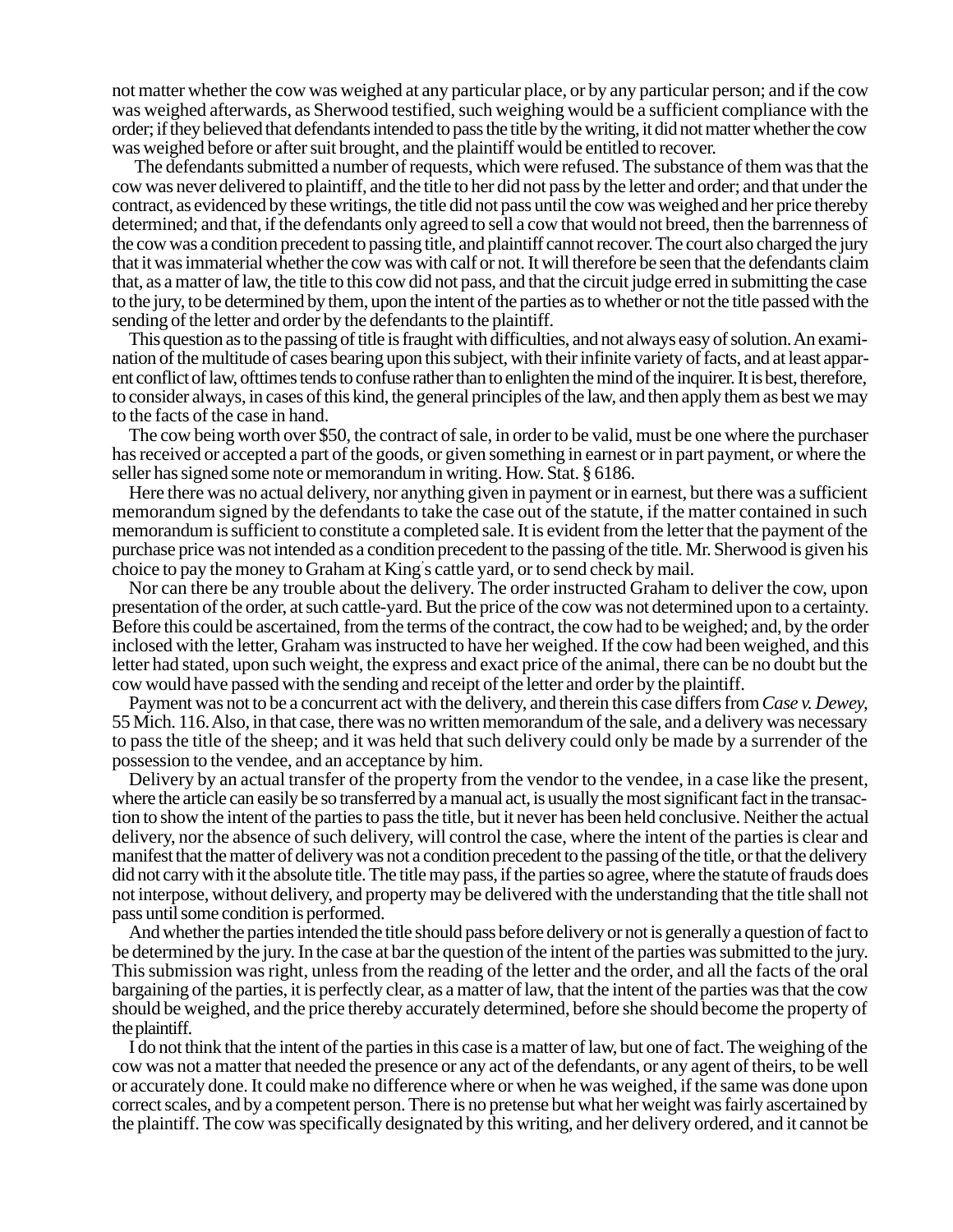said, in my opinion, that the defendants intended that the weighing of the animal should be done before the delivery even, or the passing of the title. The order to Graham is to deliver her, and then follows the instruction, not that he shall weigh her himself, or weigh her, or even have her weighed, before delivery, but simply, " Send halter with the cow, and have her weighed."

It is evident to my mind that they had perfect confidence in the integrity and responsibility of the plaintiff, and that they considered the sale perfected and completed when they mailed the letter and order to plaintiff. They did not intend to place any conditions precedent in the way, either of payment of the price, or the weighing of the cow, before the passing of the title. They cared not whether the money was paid to Graham, or sent to them afterwards, or whether the cow was weighed before or after she passed into the actual manual grasp of the plaintiff. The refusal to deliver the cow grew entirely out of the fact that, before the plaintiff called upon Graham for her, they discovered she was not barren, and therefore of greater value than they had sold her for.

The following cases in this Court support the instruction of the court below as to the intent of the parties governing and controlling the question of a completed sale, and the passing of title: *Lingham v. Eggleston,* 27 Mich. 324; *Wilkinson v. Holiday,* 33 Id. 386; *Grant v. Merchants' and Manufacturers' Bank,* 35 Id. 527; *Carpenter v. Graham,* 42 Id. 194; *Brewer v. Michigan Salt Ass'n,* 47 Id. 534; *Whitcomb v. Whitney,* 24 Id. 486; *Byles v. Colier,* 54 Id. 1; *Scotten v Sutler,* 37 Id. 526, 532; *Ducey Lumber Co. v. Lane,* 58 Id. 520, 525; *Jenkinson v. Monroe Bros. & Co.,* 61 Id. 454.

It appears from the record that both parties supposed this cow was barren and would not breed, and she was sold by the pound for an insignificant sum as compared with her real value if a breeder. She was evidently sold and purchased on the relation of her value for beef, unless the plaintiff had learned of her true condition, and concealed such knowledge from the defendants. Before the plaintiff secured possession of the animal, the defendants learned that she was with calf, and therefore of great value, and undertook to rescind the sale by refusing to deliver her. The question arises whether they had a right to do so.

The circuit judge ruled that this fact did not avoid the sale, and it made no difference whether she was barren or not. I am of the opinion that the court erred in this holding. I know that this is a close question, and the dividing line between the adjudicated cases is not easily discerned. But it must be considered as well settled that a party who has given an apparent consent to a contract of sale may refuse to execute it, or he may avoid it after it has been completed, if the assent was founded, or the contract made, upon the mistake of a material fact,—such as the subject-matter of the sale, the price, or some collateral fact materially inducing the agreement ; and this can be done when the mistake is mutual. 1 Benj. Sales, §§ 605, 606; Leake, Cont. 339; Story, Sales (4th ed.), §§ 148, 377. See, also, *Cutts v. Guild,* 57 N. Y. 229; *Harvey v. Harris,* 112 Mass. 32; *Gardner v. Lane,* 9 Allen, 492; S. C. 12 Allen, 44; *Hutchmacher v. Harris' Adm'rs,* 38 Penn. St. 491; *Byers v. Chapin,* 28 Ohio St. 300; *Gibson v. Pelkie,* 37 Mich. 380, and cases cited; *Allen v. Hammond,* 11 Pet. 63, 71.

If there is a difference or misapprehension as to the substance of the thing bargained for, if the thing actually delivered or received is different in substance from the thing bargained for and intended to be sold, then there is no contract; but if it be only a difference in some quality or accident, even though the mistake may have been the actuating motive to the purchaser or seller, or both of them, yet the contract remains binding.

"The difficulty in every case is to determine whether the mistake or misapprehension is as to the substance of the whole contract, going, as it were, to the root of the matter, or only to some point, even though a material point, an error as to which does not effect the substance of the whole consideration.*" Kennedy v. Panama, etc., Mail Co.,* L. R. 2 Q. B. 580, 588.

It has been held, in accordance with the principles above stated, that where a horse is bought under the belief that he is sound, and both vendor and vendee honestly believe him to be sound, the purchaser must stand by his bargain, and pay the full price, unless there was a warranty.

It seems to me, however, in the case made by this record, that the mistake or misapprehension of the parties went to the whole substance of the agreement. If the cow was a breeder, she was worth at least \$750; if barren, she was worth not over \$80. The parties would not have made the contract of sale except upon the understanding and belief that she was incapable of breeding, and of no use as a cow. It is true she is now the identical animal that they thought her to be when the contract was made; there is no mistake as to the identity of the creature. Yet the mistake was not of the mere quality of the animal, but went to the very nature of the thing. A barren cow is substantially a different creature than a breeding one. There is as much difference between them for all purposes of use as there is between an ox and a cow that is capable of breeding and giving